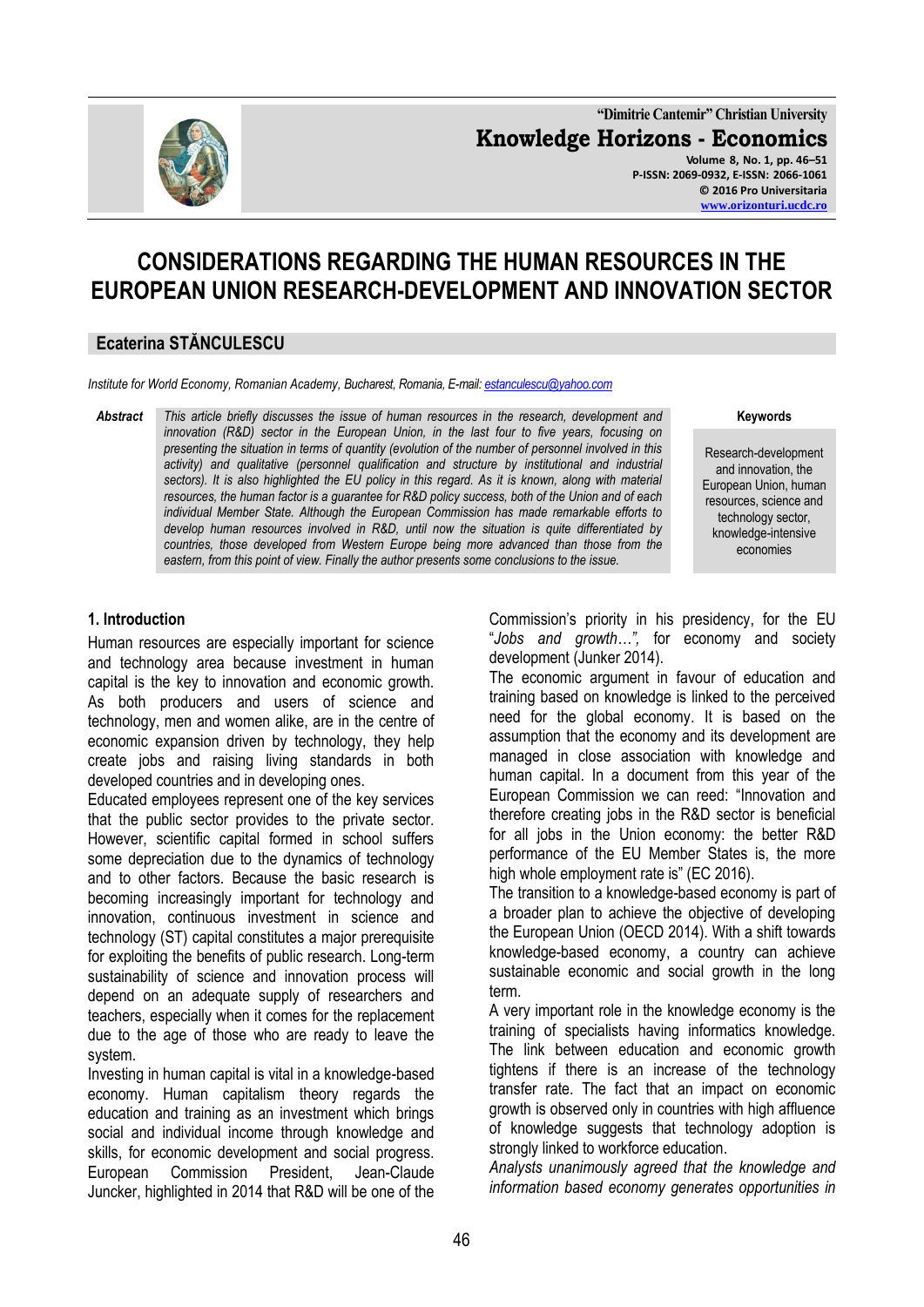*all sectors, both in developed countries and in developing ones. This creates new jobs, a healthy generation, a fair redistribution of income and a decrease in poverty, for a rapid economic development and prosperity and for increasing the global competitiveness. It is also a commodity itself. Worldwide, industries based on technology and knowledge created 2.5 times more jobs than the rest of the economy (OECD 2014).*

In recent years, the EU R&D policy puts an intensified accent on reforms for the European research system becomes more efficient and in accordance with the requirements of the knowledge economy and the European Research Area (ERA) (EC 2014-1). Very important initiatives, part of the Europe 2020 Strategy, of the Framework-programs for research and development (in this case the 7th Framework Program), of Horizon 2020 Initiative (EC 2013), of the Innovative Union (EC 2013), the activity within the European Research Council, the Scientific Advice Mechanism (SAM), the Marie Sklodovska Curie Actions etc., highlight the increased concern for human resources development in the EU R&D.

In May 2008 the European Commission adopted a Communication to launch an initiative entitled "Better careers and mobility: a European partnership for researchers" (CEC 2008). The goal of this initiative is to improve the mobility of researchers and to enhance the diffusion of knowledge throughout Europe, by balancing demand and supply for researchers at the European level, helping create centres of excellence and improving the skills of European researchers. All documents adopted by the European Commission or the European Council on the theme of Innovative Union (EC 2015-1) are considering concrete measures to develop human resources in this sector.

Most states are following the development of legislative packages that give more autonomy to universities, to support actors from public and private research for internationalization, notably by integrating them into European networks of knowledge flows (EC 2014-2). There are pursued the group policy developed in many Member States in the recent years in R&D human resources field, the cross-border staff mobility in this area, the international cooperation with other enterprises and the creation of a favourable business environment for the development of R&D workforce.

#### **2. Human resources in science and technology sector in the EU-28**

In 2014, almost 74.8 million people, aged between 15 and 74 years, worked in science and technology – S&T (considered human resources in science and

technology occupation - HRSTO). A proportion of 54.9% of these persons was considered "professionals" and 45.1% "technicians". However, the percentage varies between the Member States. Greece, with 70.2%, reported the highest proportion of professionals. Other Member States, with over 65% professionals, were *Romania* (70.0%), Lithuania (69.9%), Luxembourg (69.5%), United Kingdom (67.3%), Ireland (66.1%) and Bulgaria (65.1%) (Eurostat 2015-1).

The "professionals" subgroup includes a special category of interest, "scientists and engineers", covering the staff in science and engineering, health and information and communication technologies (ICT), so, most people involved in R&D. In 2014, scientists and engineers formed 21.8% of all employees in science and technology sector in the EU-28. In absolute figures, the largest number of scientists and engineers was in the UK (approx. 3 million), Germany, France, Spain, Poland and Italy. Together, these countries cumulated 69.7% of all scientists and engineers in the EU. Significant shares of "professionals" subgroup existed also in other countries such as *Romania*, Spain, Portugal, Czech Republic and Sweden, where they accounted for more than 40% of the total workforce from science and technology sector.

In the "technicians" subgroup, six Member States (Slovakia, Germany, Italy, France, Czech Republic and Austria) held between 50 and 60% of the total HRSTO.

As the data from Table 1, in 2013, the workforce employed in the European Union, in S&T field, was of approximately 73.5 million people (74.8 million in 2014), with a share of 34.2% (31% in 2010) of the total employment in the whole Union economy. In terms of personnel with higher education, it summed up approx. 46 million people, accounting for 18.9% of all people employed in the EU economy in 2010 and 21.6% in 2013, meaning an average annual growth rate of approx. 1%.

It is estimated that specialised personnel (scientists, researchers, engineers) will increase by 16 million by 2020.

It's important to mention some aspects of science and technology personnel in the EU-28:

- First, the stock of human resources in S&T can be used as an indicator of knowledge economy development. Central group "core human resources" (HRSTC), composed of people who have a higher education and work in S&T sector represents the key to developing knowledge and innovation technology (see Table 1). The population employed in S&T represented 44.4% of the total EU active population in 2014 (Eurostat 2015-2).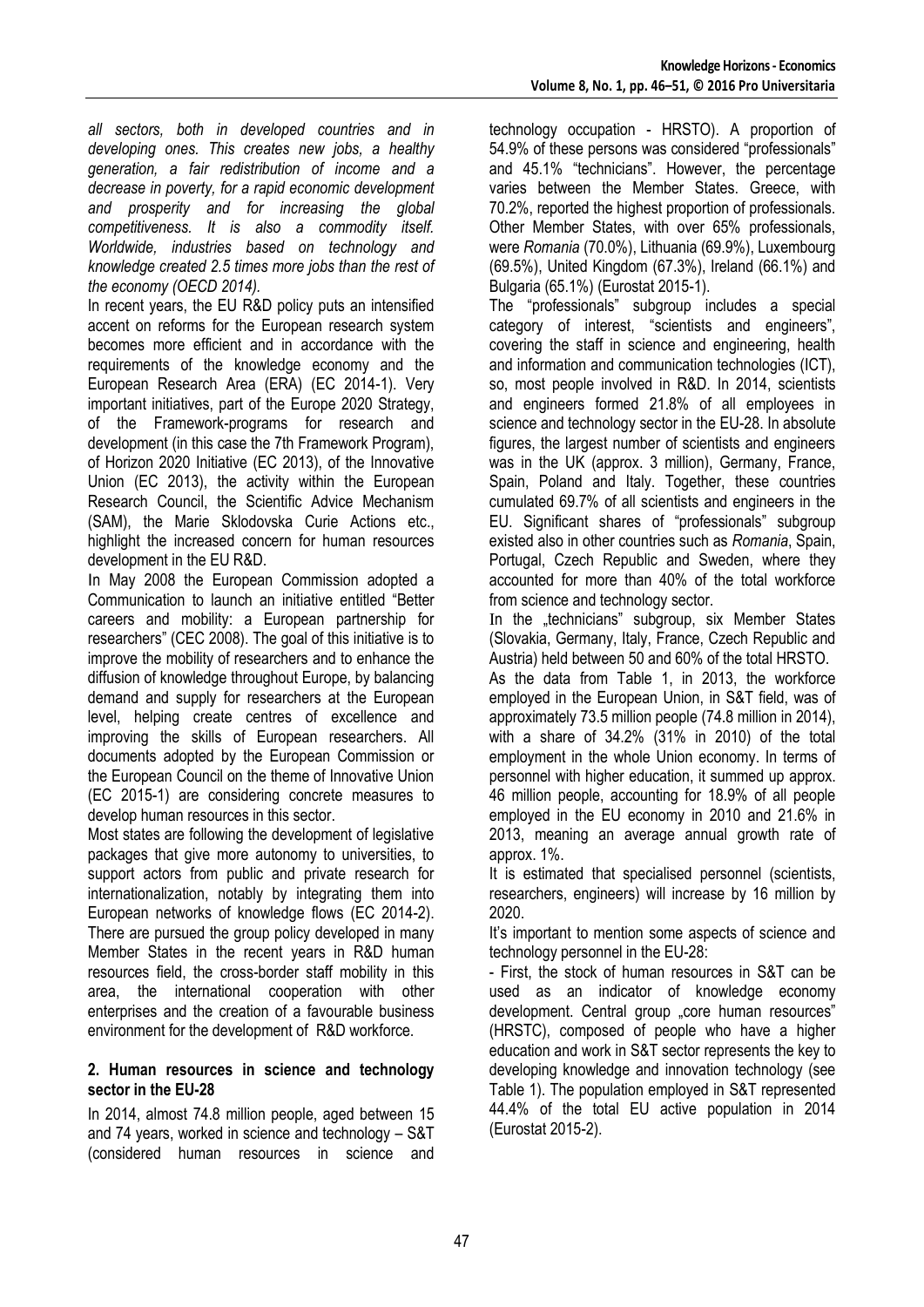| <b>EU-28</b> | Human resources in science and technology<br>occupations (HRSTO) |                                                                              |                                                                            | Human resources in science and technology core<br>(HRSTC) (with higher education) |                                                                         |                                                                         |  |
|--------------|------------------------------------------------------------------|------------------------------------------------------------------------------|----------------------------------------------------------------------------|-----------------------------------------------------------------------------------|-------------------------------------------------------------------------|-------------------------------------------------------------------------|--|
|              | 2013<br>- thousand<br>persons -                                  | 2010<br>$%$ from the<br>total number of<br>persons<br>employed in<br>economy | 2013<br>% from the<br>total number of<br>persons<br>employed in<br>economy | 2013<br>- thousand<br>persons -                                                   | 2010<br>% from the total<br>number of<br>persons employed<br>in economy | 2013<br>% from the total<br>number of persons<br>employed in<br>economy |  |
|              | 73,497                                                           | 31.0                                                                         | 34.2                                                                       | 46,390                                                                            | 18.9                                                                    | 21.6                                                                    |  |

*Table 1*. Human Resources in S &T sector, working full time equivalent (FTE), in the EU-28, 2010-2013

Source: Eurostat, Statistics Explained, File: Human resources in science and technology, 2010-13 YB15 (Eurostat 2015-1)

- Secondly, in 2014, 13 of the 25 regions with the highest number of HRSTC were regions around State capitals (Eurostat 2015-3). Thus, the region Inner London (Great Britain) tops the list with 40.9% of the local HRSTC workforce. It was followed by Luxembourg (40.8%), and Helsinki - Uusimaa (Finland) with 36.8%. Among the top six HRSTC regions around capital cities were four regions from northern Europe. Also important are the regions with top universities and research centres in Sweden, Belgium, Holland, Germany, France and the UK.

- Thirdly, it is about human resources age in EU S&T sector (Eurostat 2015-4). Thus, in 2014, over 104 million people being aged 25 to 64 were employed in this sector. Of these, 44.5 million were "senior" HRST (aged from 45 to 64), i.e. 42.8% for the whole EU-28. By comparison, people aged between 25 and 34 represented 28%. Among EU Member States, Germany had the largest percentage of "senior" people in S&T field (51.2%), followed by Finland, Denmark, the Netherlands, and Italy with over 45%. In the bottom of the ladder stood *Romania* (32.7%) and Poland (33.0%), with the lowest percentage of seniors.

- Fourth, we mention the women share in all S&T personnel, especially those with higher education (Eurostat 2015-4). For the overall EU-28, the highest share of educated women was in services sector (56.7%), while in manufacturing industry their average weight was only 27.8%.

#### **3. Development and structure of human resources in the EU R & D sector**

R&D personnel consist of individuals employed directly in this field (researchers, managers, support staff etc.). A researcher can be employed in the public or private

sector - including academia - to create new knowledge, products, processes or methods or to be involved in project management.

Between 1995 and 2005 the majority of jobs in the EU-15 have come from the expansion of knowledge-based industries, where they increased by 24%. In the rest of the EU–15 economy the rise was only 6%.

According to the Innovation Union 2015 Scoreboard (EC 2015-2), in 2013, from the European States, the best results in terms of RDI professionals had Finland and Sweden, two of the innovation leaders. Also, Ireland and the UK performed very well in this respect. The workforce in these countries is trained to participate and further develop the knowledge economy (OECD 2014). Other states with status of innovators followers are also efficient in terms of human capital, exceeding the average of the EU-28, except Luxembourg. Among the moderate innovators, the majority had results under the EU average, less Lithuania, Croatia, Slovakia and Cyprus.

The number of researchers in the EU-28 increased in recent years. In 2013 there were 1.73 million researchers in full time equivalent (FTE), which meant an increase of 501,700 (or 41%) compared to 2003 (Eurostat 2015-4). In 2013, of the EU total employment, RDI staff represented 1.1%, on average. It reached a stake of over 2% in Denmark, Finland and Luxembourg and of 1.6% in Sweden. In *Romania* and Cyprus the proportion was of 0.3%.

An analysis of R&D staff in the EU-28, in 2013, shows that there is a high concentration of researchers in the business sector - 48% (compared to 45% in 2010) and in higher education - 39% (41% in 2010), while 12% of the total number of researchers worked in the government sector (13% in 2010). Private non-profit sector have an insignificant 1% of the total number of researchers (see Table 2 and Figure 1).

The relative importance of different sectors varied considerably between Member States. The highest proportion of staff in the business sector were recorded in Sweden (69%), Malta (63%), Ireland (62%), Denmark (62%), France (60%), the Netherlands (60%), Hungary (57%), Finland (57%), Germany (56%), Slovenia (54%), Belgium (50%), Czech Republic (49%) - (Eurostat 2015-4).

*Romania* had a share of 29% of the total R&D personnel in the business sector.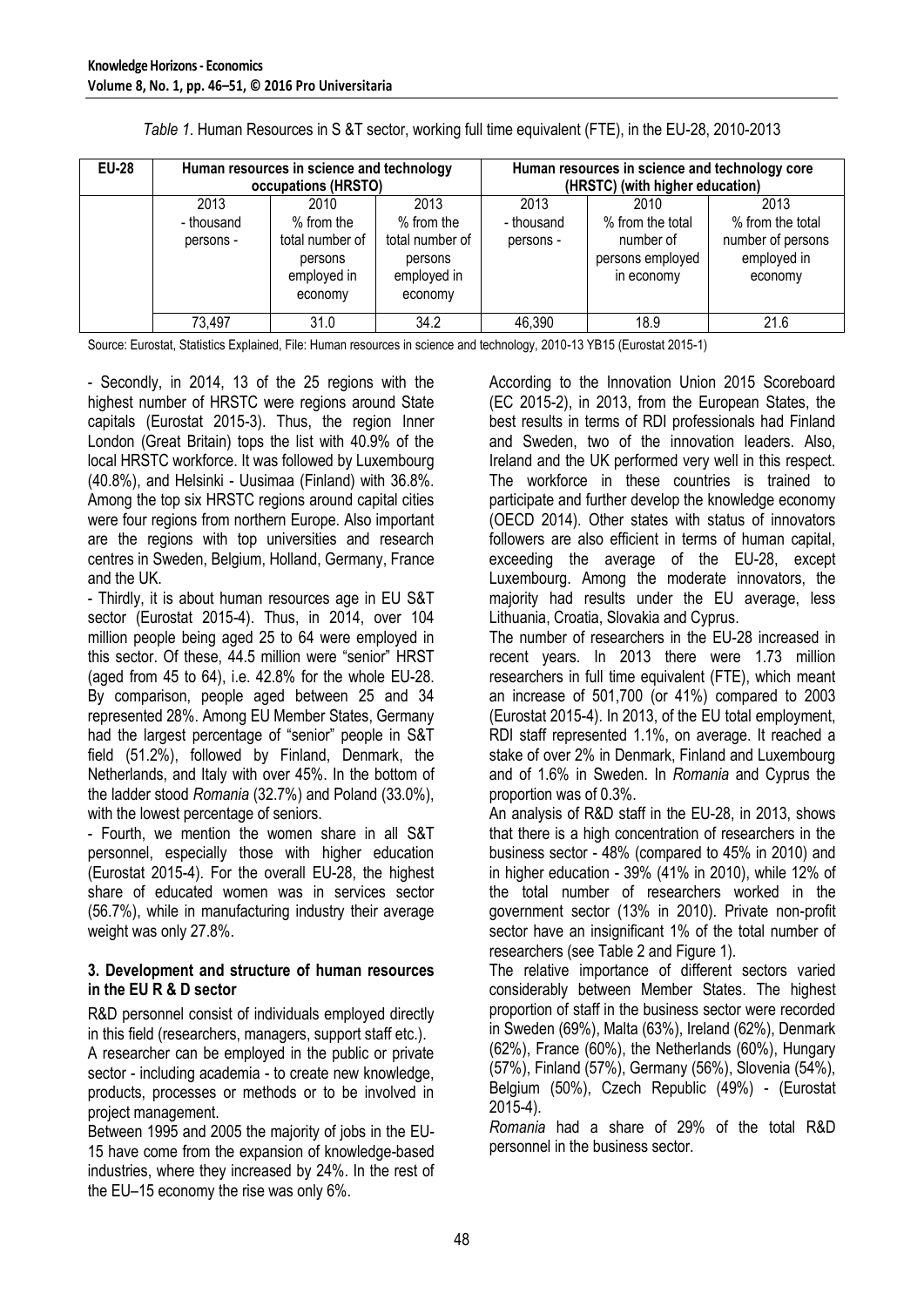|              | Total     | <b>Business enterprise sector</b> |                | Government sector |            | <b>Higher education sector</b> |            |
|--------------|-----------|-----------------------------------|----------------|-------------------|------------|--------------------------------|------------|
|              | (thousand | (thousand                         | % of the total | (thousand         | $%$ of the | (thousand                      | $%$ of the |
|              | FTE)      | FTE)                              |                | FTE)              | total      | FTE)                           | total      |
| <b>EU-28</b> | .726.1    | 830.1                             | 48             | 209.0             |            | 667.8                          | 39         |
| Euro Zone    | .195.3    | 607.4                             |                | 159.2             |            | 414.9                          | 35         |

*Source:* Eurostat, Statistical books, Key Figures on Europe, 2015 edition (Eurostat 2015-4)

*Figure 1.* Researchers employed by institutional sector (FTE), as a percentage of total number of researchers, in 2013



*Source:* author, according to data from Eurostat, Statistical books, Key Figures on Europe, 2015 edition (Eurostat 2015-4)

In the higher education, the greatest weight of R&D staff was in Greece (65%), Latvia (65%), Slovakia (65%), Lithuania (63%), Cyprus (62%), UK (59%), Portugal (55%), Estonia (54%) and Poland (52%).

*Romania* registered a weight close to the EU average - 35%.

The government sector had the largest number of R&D employees in Bulgaria (43%), *Romania* (35%), Luxembourg (28%), Slovenia (21%) and Latvia (20%).

As we may note, apart from Luxembourg, the other states are former socialist countries.

In Euro Zone the weights were slightly different: 51% in the business enterprise sector, 35% in higher education and 13% in the government sector.

An analysis of researchers' gender shows that men accounted for 67% of the whole R&D sector in EU-28, in 2013, with 3% less than in 2003. Women have accounted for more than half of the total number of researchers in Latvia and Lithuania. In Bulgaria and Croatia they were approximately at parity with men (EC 2015-2).

EU Investment Scoreboard 2014 (EC 2014-3) undertakes an analysis of the increase in the number of employees by industry, according to the intensity of these sectors in R&D activity. In accordance with this

study, industries with high R & D intensity (over 5%) are: pharmaceuticals and biotechnology, equipment and services for health care, electronic equipment, computer services and software, aerospace and defence. The sectors with medium-high intensity (between 2 and 5%) in R&D are electronics and electrical equipment, motor vehicles and parts, engineering products, chemicals, personal goods, household products, general industrial goods and support services. R&D industrial sectors with mediumlow intensity (1 to 2%) are the food and drinks industry, travel and leisure, media, oil equipment, electricity and telecommunications. Industrial sectors with low R & D intensity (under 1%) include oil and gas, metallurgical engineering, construction and building materials, food and drinks retail, transport, mining, tobacco and multiple utilities.

Regarding the distribution of R&D employees by industrial sectors, depending on the R&D intensity (R&D investments divided by the volume of sales value) of these sectors (EC 2014-3) we can say that the top 2172 companies investing in R & D, on the worldwide level, totalized 48.6 million people in 2013, slightly more than the number in 2012 (0.1%). Distribution by regions was: 18 million employees in 603 companies in the EU-28, 11.3 million in 765 companies in the US, 8.3 million in 386 companies in Japan and 11 million in 418 companies in other countries.

An important aspect of analysis of the top 1618 companies investing in R & D worldwide, in the period 2005-2013, is that the number of employees increased by 23.7%. In sectors with high R & D intensity the growth was 35.6% and in sectors with average R & D intensity the growth was 26.6%.

For the 476 companies in the EU-28 who answered the questionnaire, the overall growth in staff number during the mentioned period was 18.9% (thus lower than the world average). For the companies from sectors with high R&D intensity the growth rate was 40.1% (higher than the world average) and for companies from sectors with medium R&D intensity - 25.1% (closed to the world average).

Companies with low R & D intensity had smaller staff increases, both globally and at EU level. It is an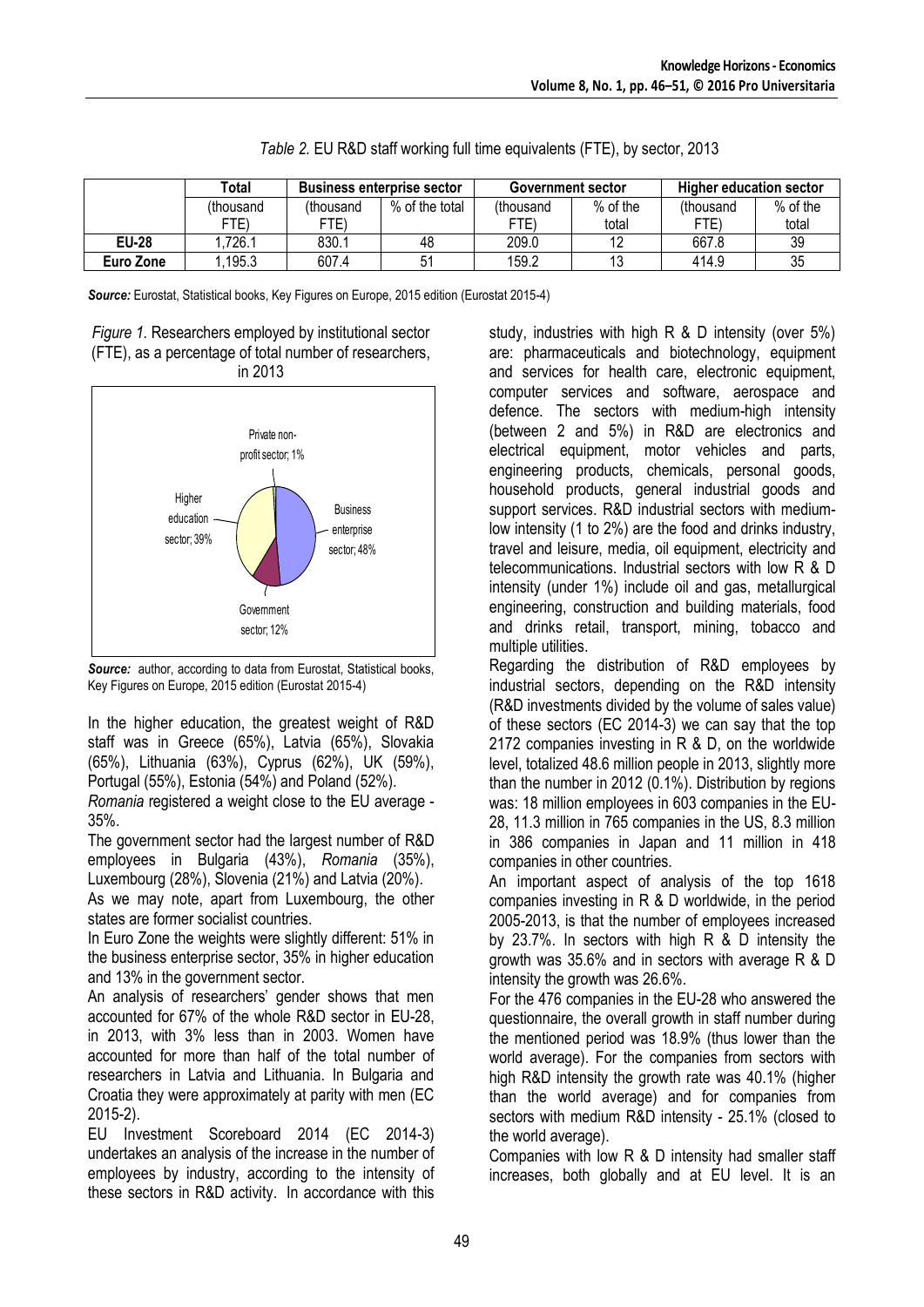argument to support the idea that R&D activity leads to faster growth of jobs, in general.

It is important to note that the data reported by EU companies listed in the Investment Scoreboard do not provide information about the actual geographical distribution of the number of employees. A detailed geographic analysis should take into account the location of companies' subsidiaries listed in Scoreboard and other production activity location involved in value chains. Such an analysis could give more precise indications about the employment increase in the European Union industries.

It should also be noted that innovations made by companies in areas such as software and semiconductors can strengthen production and services (and consequently sales) and increase the number of employees in companies not listed in the Scoreboard, as they are not engaged in an important R&D activity.

## **4. Conclusions**

From the brief analysis undertaken in this article it can be drawn some conclusions:

- In 2014, were almost 74.8 million people aged between 15 and 74 years working in science and technology on the EU economy. These were "professionals" and "technicians". Professional category includes scientists and engineers, so that staff which can be directly involved in scientific research – "researchers".

- In the period 2010-2013, the majority of jobs in the EU - 28 have come from the expansion of knowledgebased industries. In 2013, in EU-28 were 1.73 million full-time researchers (cca.1.1% of the total number of employees in the EU economy), approx. 41% more than in 2003. Of these researchers, in 2013, 46% were in the business sector, 40% in higher education, 13% in the R&D funded by governments and 1% in the private non-profit sector.

- The overall increase in employment in EU companies, during that mentioned period, was at 18.9%, in average (lower than the world average of 23.7%). The highest increases, of 40.1% and, respectively, 25.1%, marked companies in sectors with high R & D intensity (higher than the world average) and medium intensity (close to the world average).

- In 2013, in the EU R&D personnel, by age, 44.5 million people were "seniors" (ages between 45 and 64), i.e. 42.8% for the whole EU-28. By comparison, people aged between 25 and 34 were 28%.

- R&D activity belongs mostly to the men. In 2013, in the EU, men represented 67% of the whole R&D employees, 3% less than in 2003.

- In 2013, the strongest regions in terms of R&D activity and, implicitly, the largest concentration in the number of researchers were those around some capitals as London (UK), Stockholm (Sweden), Prague (Czech Republic), Luxembourg or Bratislava (Slovakia) or high university centres such as those in Sweden, Belgium, Holland, Germany, France or Spain.

**-** Romania was situated very low in terms of the number of researchers, in the considered period of time, with a constant share of 0.3% in its total workforce (compared to the EU average of 1.1%). In exchange, a defining remarkable feature is the proportion of professionals (70% of total workforce), and the almost equal division of the R&D personnel among the institutional sectors (35% in higher education, 35% in the public sector government and 29% in the business enterprise sector). Of course, it must be a greater proportion in the business enterprise sector.

- A statement worthy of being made is that Romania, despite existing claims, have a modest percentage regarding the R&D staff aged between 45 and 64 years (32.7% of total), compared with developed countries, where their percentage is, in average, of 42.8%. The researchers in the age group of 25-34 years old have also a small percentage (approx. 31%).

*The final conclusion could be the evident need for all EU Member States, including Romania, of a more sustained concern for the development of both quantitative and qualitative human resources in R&D sector, which is one of the basic conditions for the development of economy and society.*

## **References**

1. Commission of the European Communities (CEC 2008), Better careers and mobility: a European partnership for researchers, Brussels, 23.5.2008 online [http://ec.europa.eu/research/press/2008/pdf/com\\_2008](http://ec.europa.eu/research/press/2008/pdf/com_2008_31_1_en.pdf) [\\_31\\_1\\_en.pdf](http://ec.europa.eu/research/press/2008/pdf/com_2008_31_1_en.pdf)

2. Communication from the Commission (EC 2010), *EUROPE 2020 - A strategy for smart, sustainable and inclusive growth*, Brussels, 3.3.2010, COM(2010) 2020

3. European Commission (EC 2016), *Better regulations for innovation-driven investment at EU level Commission Staff Working Document, 2016*, online [http://ec.europa.eu/research/innovation-](http://ec.europa.eu/research/innovation-union/pdf/innovrefit_staff_working_document.pdf#view=fit&pagemode=none)

[union/pdf/innovrefit\\_staff\\_working\\_document.pdf#view=](http://ec.europa.eu/research/innovation-union/pdf/innovrefit_staff_working_document.pdf#view=fit&pagemode=none) [fit&pagemode=none](http://ec.europa.eu/research/innovation-union/pdf/innovrefit_staff_working_document.pdf#view=fit&pagemode=none)

4. European Commission (EC 2015-1), *State on the Innovation Union 2015*, online [http://ec.europa.eu/resea](http://ec.europa.eu/resea%20rch/innovation-union/pdf/state-of-the-union/2015/state_of_the_innovation_union_report_2015.pdf#view=fit&pagemode=none)  [rch/innovation-union/pdf/state-of-the-](http://ec.europa.eu/resea%20rch/innovation-union/pdf/state-of-the-union/2015/state_of_the_innovation_union_report_2015.pdf#view=fit&pagemode=none)

[union/2015/state\\_of\\_the\\_innovation\\_union\\_report\\_201](http://ec.europa.eu/resea%20rch/innovation-union/pdf/state-of-the-union/2015/state_of_the_innovation_union_report_2015.pdf#view=fit&pagemode=none) [5.pdf#view=fit&pagemode=none](http://ec.europa.eu/resea%20rch/innovation-union/pdf/state-of-the-union/2015/state_of_the_innovation_union_report_2015.pdf#view=fit&pagemode=none)

5. European Commission (EC 2015-2), *Innovation Union Scoreboard 2015, European Union 2015*, online [http://ec.europa.eu/growth/industry/innovation/facts](http://ec.europa.eu/growth/industry/innovation/facts-figures/scoreboards/files/ius-2015_en.pdf)[figures/scoreboards/files/ius-2015\\_en.pdf](http://ec.europa.eu/growth/industry/innovation/facts-figures/scoreboards/files/ius-2015_en.pdf)